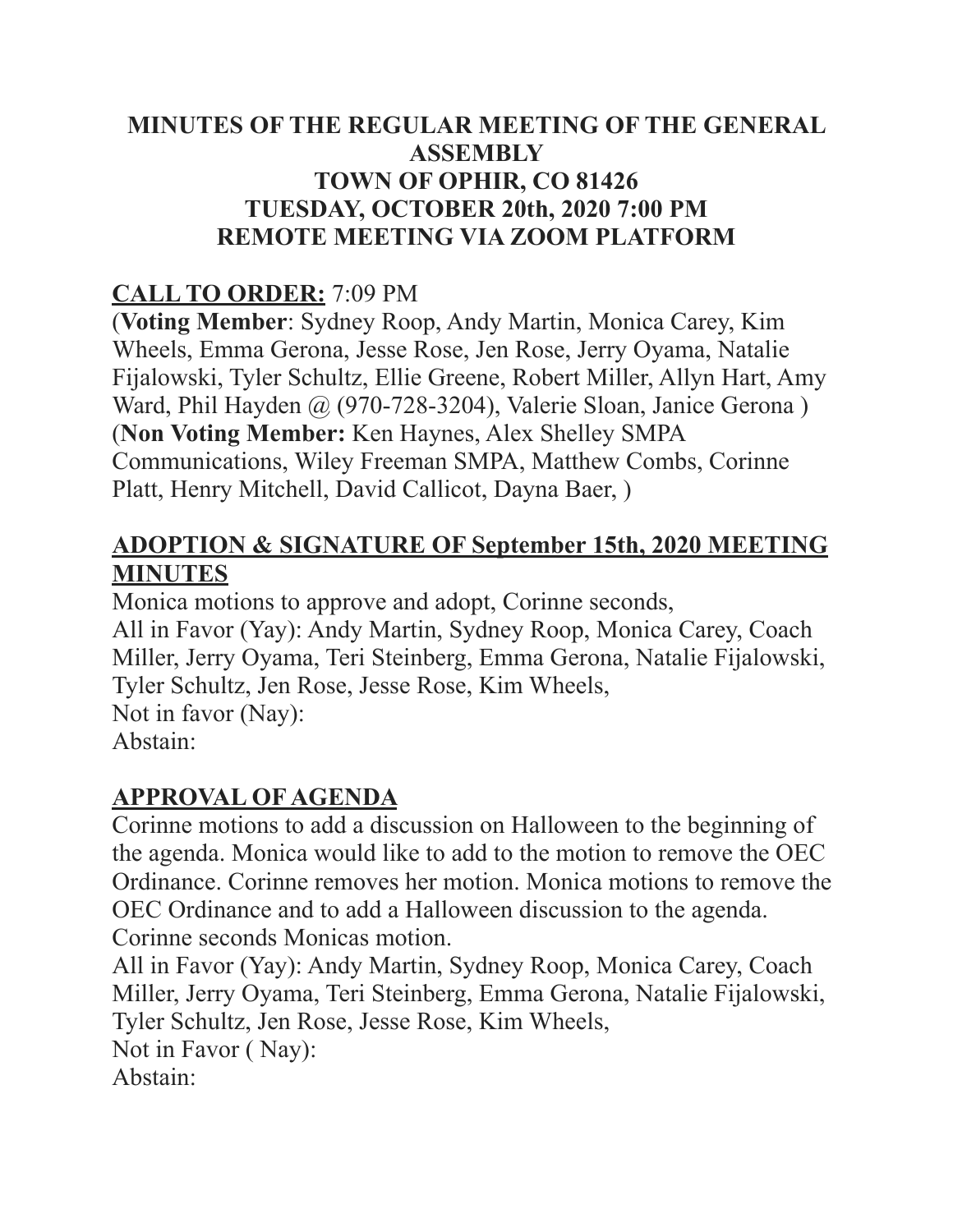#### **BUSINESS ITEMS**

#### **A. Halloween Update**

Halloween is on! There will be certain protocols in place this year for Halloween. Town staff is encouraging residents to not invite their friends to Ophir to Halloween. Residents can bag candy individually and leave outside to limit human contact. There is discussion amongst the GA as to best practices during 2020 Halloween.

### **B. COVID Update**

- The State is beginning to pick up on COVID cases. Overall in the region we are doing pretty well with the precautions in place. Stay vigilant and stay safe.

#### **C. Evacuation Exercise- Henry Mitchell**

- Henry Mitchell goes over how the San Miguel County and Town of Ophir September 19th, 2020 Test Fire Evacuation went. Henry is encouraging that all phone holders and email holders get their information to the Town to assist with Town of Ophir Text notifications. There is always room for improvement, and there is an improvement plan in place for Ophir to better the town's emergency and disaster planning. There needs to be an alternative alert system in Ophir like a siren system on vehicles. San Miguel County is looking to put this into parts of San Miguel County. SMC is working to establish a preset evacuation point and to place signage for hikers. SMC will continue to look at the Source Water Protection Plan to protect water in Waterfall canyon in the case of emergency. Please sign up for CodeRed for every household member. In the case of getting stuck out of Ophir due to an avalanche, there are hotel vouchers available to Ophir residents. This would be through the Red Cross.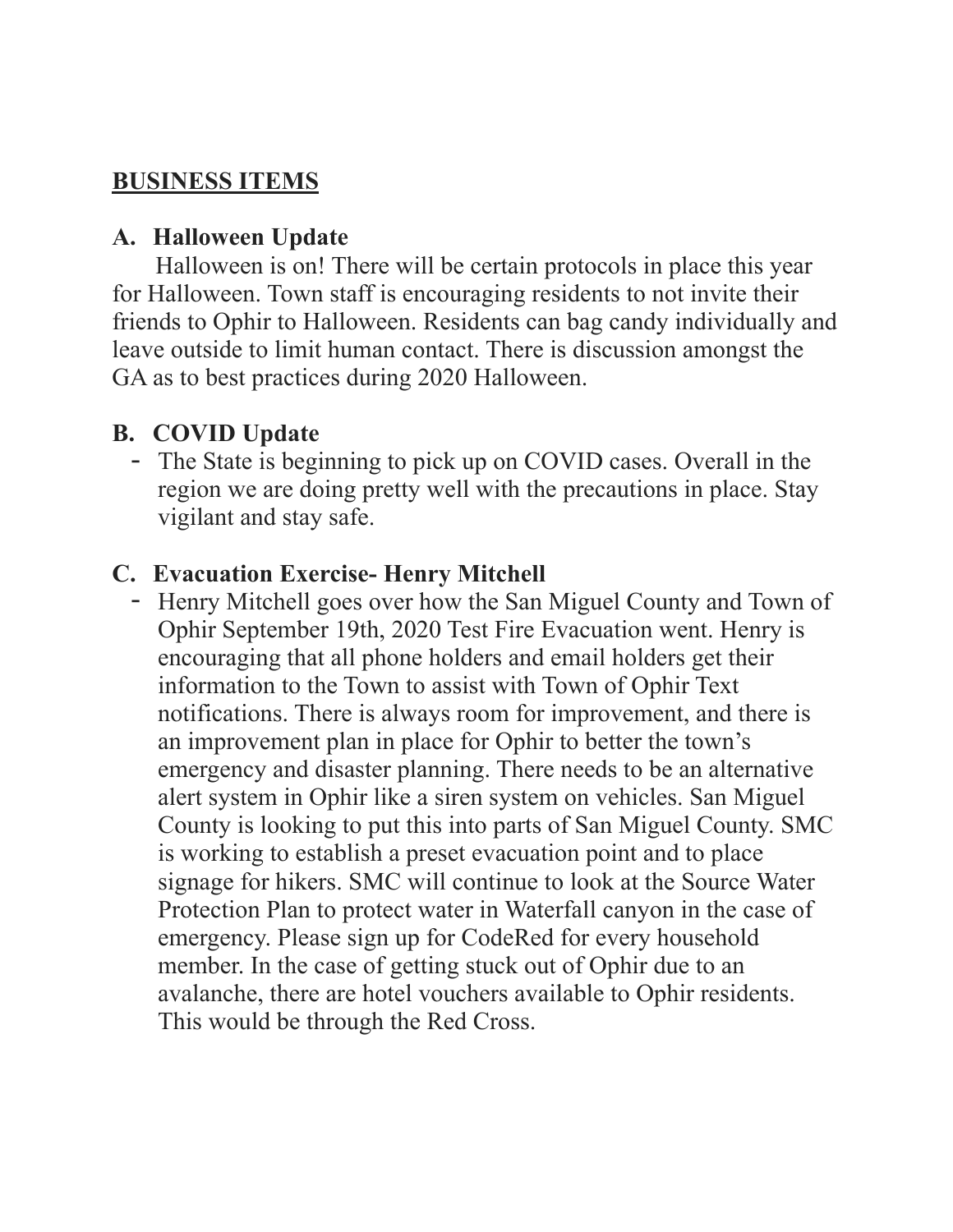#### **D. Eco Action Partners Presentation- Kim Wheels & Emma Gerona**

- Presentation by Emma Gerona and Kim Wheels from Eco Action Partners on the state of greenhouse gases in the area, why it is so important to reduce GHG emissions, San Miguel County GHG and Energy Use, Sneffels Energy Board, 2019 Regional GHG Inventory, and Eco Action Partners programs. Programs: SMPA Income Weatherization Program. SMPA Rebates. Plastic Film Upcycling. Electronics Recycling. Truth or Dare! How is the Town of Ophir doing? Since 2010 the Ophir's electricity use is down, woohoo! The compost program has been a great success at reducing GHG emissions and sets an example for other communities. As of now, the town has diverted 17, 350 pounds of food. The average daily collection is 20 pounds, and is increasing.What should goals of the Town be? Water Conservation needs to be a goal of the Town, our water use is up. Please go to<https://www.ecoactionpartners.org/>for more information on programs!

#### **E. SMPA Annual Presentation- Wiley Freeman & Alex Shelley**

- San Miguel Power Association Presentation on partnerships and programs. SMPA is in the 3rd year of a 4 year reliability work plan, working to have backups in case of loss of power. SMPA discusses partnership with Eco Action Partners. Update on "Totally Green" program. \$20,000 grant program to contribute to promote economic development Nov 11th. Sharing Success Program.

#### **F. P&Z Appointments- Valerie Sloan**

- 3 full time and 1 alternate seat are up for reappointment. The full time seats are Phil Hayden, Jen Rose, and Sonja Allen. The alternate seat is Janice Gerona. They would all like to reinstate their 1 year terms. No one nominates themselves or anyone else from the GA. Valerie Sloan motions to nominate Phil Hayden, Jen Rose, and Sonja Allen for 1 year full time Planning and Zoning seats. Valerie Sloan nominates Janice Gerona for a 1 year alternate seat in Planning and Zoning. Sydney seconds.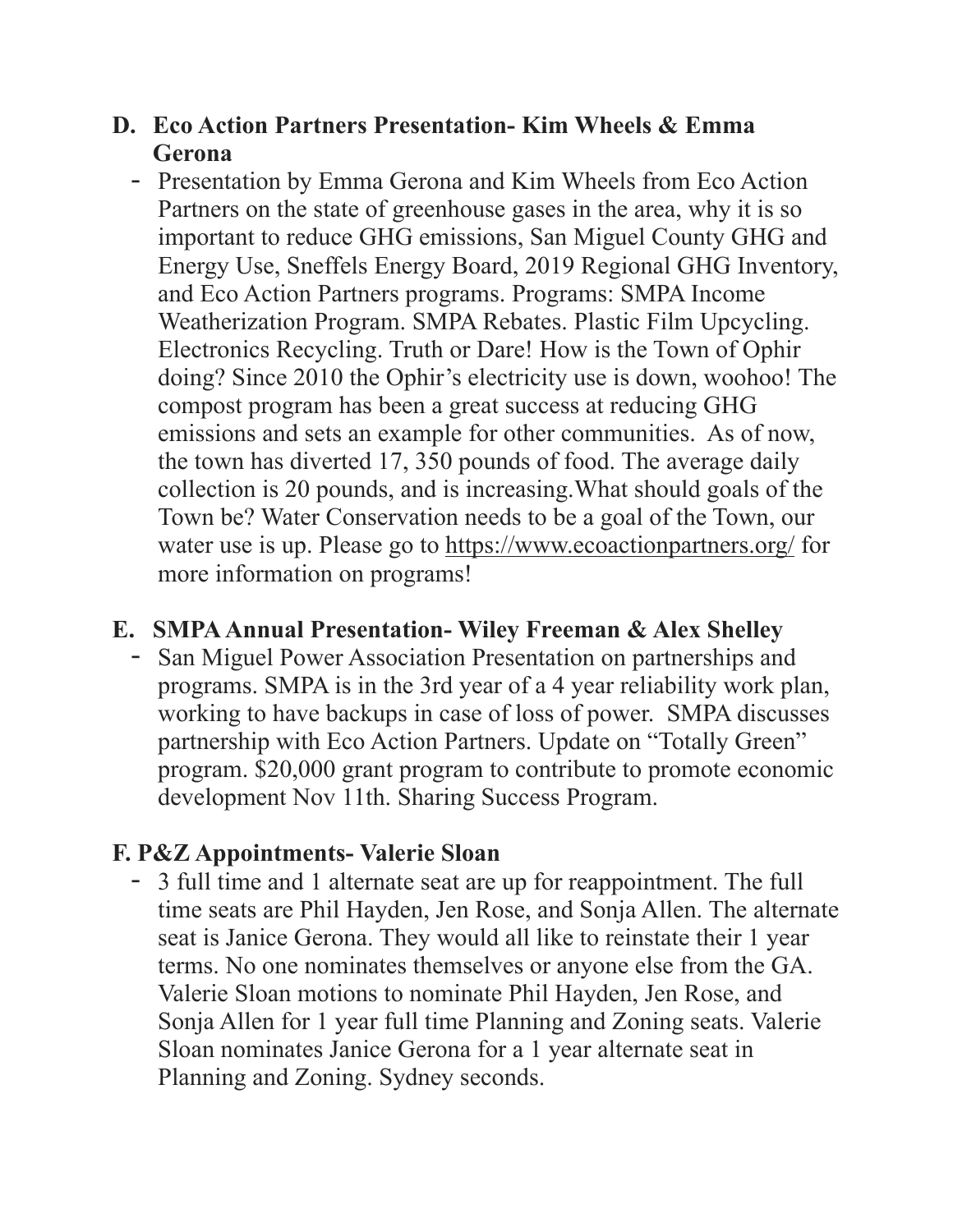- Yay:Andy Martin, Sydney Roop, Jerry Oyama, Valerie Sloan, Monica Carey, Coach Miller, Kim Wheels, Emma Gerona, Allyn Hart, Teri Steinberg, Natalie Fijalowski, Tyler Schultz, Jen Rose, Phil Hayden,
- Nay:
- Abstain:
- Phil Hayden, Jen Rose, and Sonja Allen are reappointed to full time seats with a one year term on the Planning and Zoning Committee, with their terms ending next July. Janice Gerona is reappointed as an alternate seat with a one year term ending next July.

## **G. 1st Reading Ordinance 2020-2 Prohibit UAS / Drone Usage on Town Property**

- This Ordinance does not allow take off or landing on any Town of Ophir owned property. Allyn motions to adopt the first reading of Ordinance 2020-2, Prohibiting Drone Usage on Town Property. Phil seconds.
- Yay: Andy Martin, Sydney Roop, Jerry Oyama, Allyn Hart, Valerie Sloan, Monica Carey, Coach Miller, Kim Wheels, Teri Steinberg, Natalie Fijalowski, Tyler Schultz, Jen Rose, Phil Hayden,
- Nay:
- Abstain: Amy Ward
- The first reading of Ordinance 2020-2 has been passed. It will go to a seconding reading for adoption at the November GA.

### **H. 1st Reading Ordinance 2020-3 Re-establish Ophir Environmental Commission-** Removed from agenda at time of adoption.

# **I. Public Comment – New Dominion Cleanup Proposals**

- The EPA sent Ophir a 600 page document on the New Dominion Cleanup. This document has in it the minerals and other materials that are in the ND mine area that flows down into the Howard's Fork. There are 3 proposed plans to clean this up. Plans: 1. Remove the materials, relocate, cover the materials up, manage water flows. 2. Cover up the materials up in place, manage water flows. 3. Do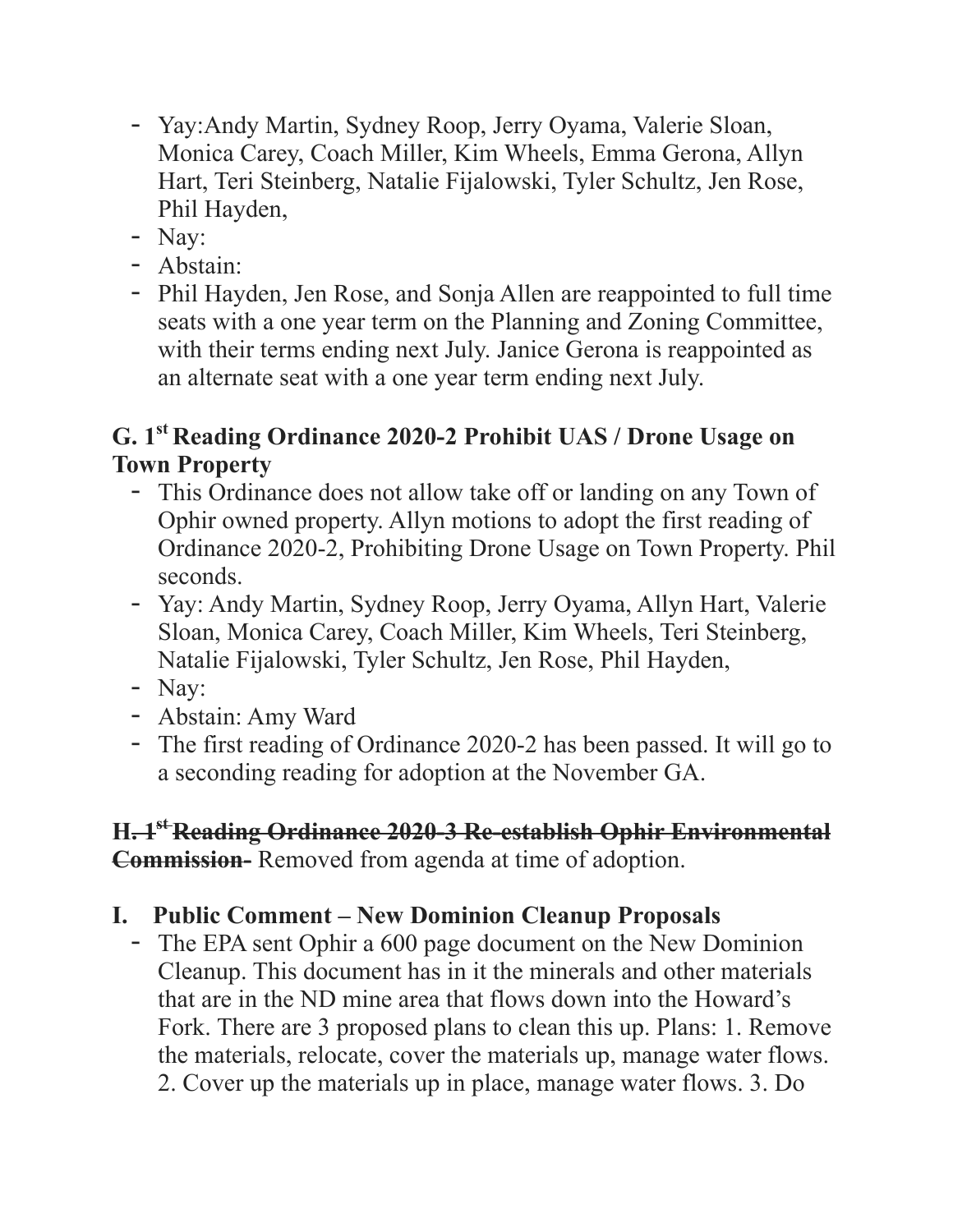nothing. The report recommended #2. To move the materials to a new location will cost more money. There is no cost to the Town for this project regardless of the option chosen. There will need to be a partnership with the Town of Ophir and the EPA to accomplish this project. They want to start the project next year with emphasis on engineering to manage the water flow. How long is public comment? Not sure- Ken will figure that out. Goal of December for completed public comment from GA? Amy Ward brings up to ensure that any engineering does not disturb the cemetery.

## **J. Caribou Completion Documents**

- The project is done! The EPA has supplied the town the completion document and is available to residents.

# **5. STAFF REPORTS**

**Town Manager (Ken Haynes):** Building: 3 active building permits in process. A couple of sheds. Steve Johnson sent to the Ferguson lawyer that there is no SUP process for building in the moderate avalanche zone. There will be some street maintenance, removing the speed bumps. Water Plant repairs. Ophir received a grant to recover costs from COVID. Plats for the vacated land (circa 1979) will happen soon. Ken will be on vacation. If the fire blows up, would Ken postpone? **Town Mayor (Corinne Platt):** Corinne walked the 3 cabins with the USFS. Eagle, Hot Tub, and New Dominion. Discussed options. The USFS must bring in an archeologist to all the sites to gage historical value. Definitely taking down the New Dominion cabin. USFS considers burning the Eagle Cabin in the winter. The adits have been closed in Nevada Gulch. Corinne talked to the USFS today about closing Ophir Pass to limit the possibility of fires. Town of Ophir has a fire ban in place, the GMUG forest does not have a fire ban. Corinne and Ken are trying to get the Forest Service to reinstate it due to the Ice Fire In San Juan National Forest.

**Town Clerk( Sydney Roop):** I was gone and now I'm back! **Ophir Environmental Chairperson (Monica Carey): OEC has been** busy with a new Ordinance that updates and amends the 1994 OEC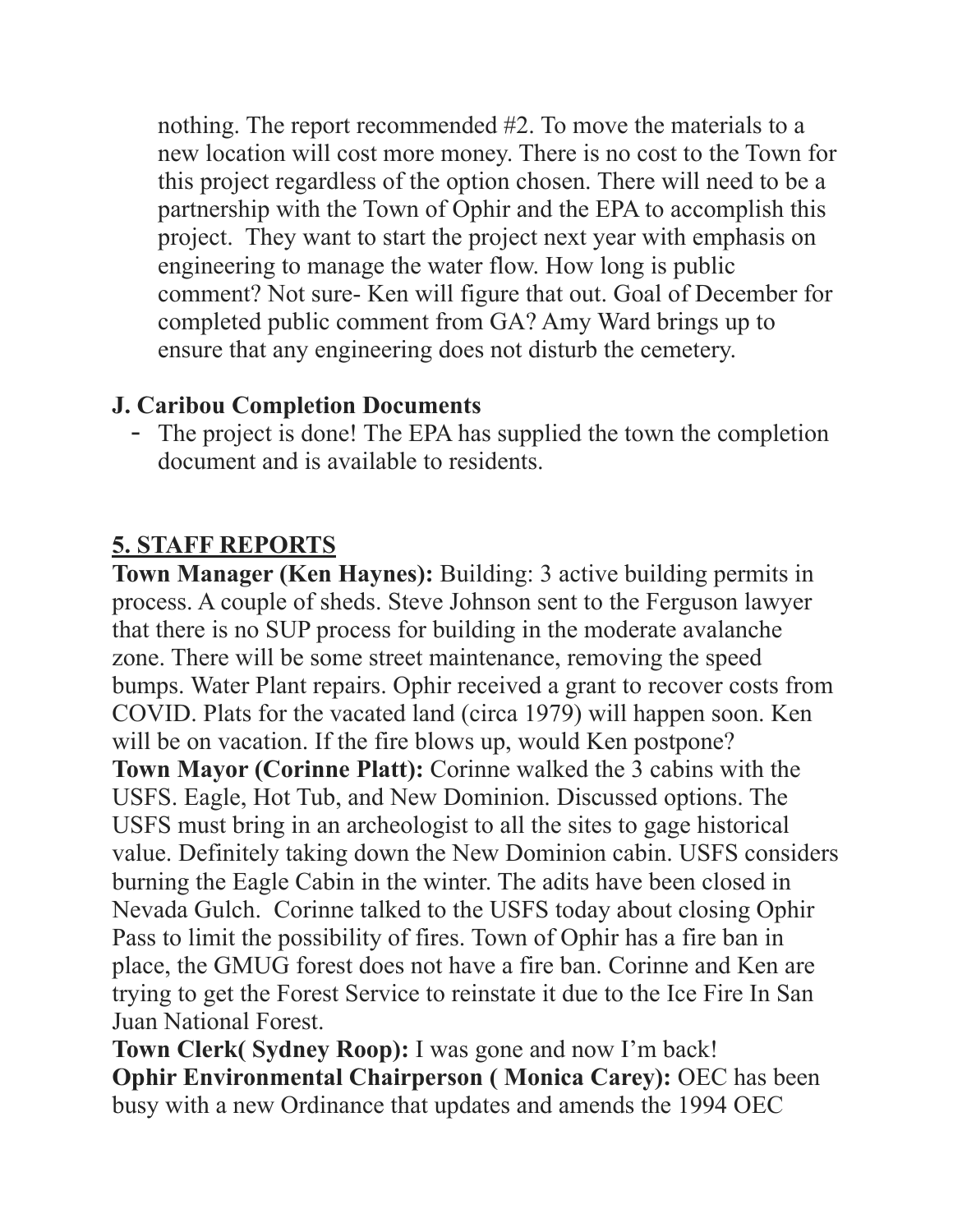Ordinance. Getting ready for a review cycle of the master plan. Looking at signage and information on the website in regard to backcountry use in Ophir's water protection area (dog poop, trash, etc). Looking at the New Dominion document. Waterfall Canyon is a good wolverine habitat (doesn't mean they are there, but a good habitat!)

**Planning and Zoning Chairperson ( Valerie Sloan):** P&Z has been really busy. P&Z has been passing exterior materials for new builds and looking to create a process for greenhouses in the LUC. ( Currently not one in the LUC) Chipping away at the master plan, hopefully will get the MP out by next year. After the MP, the P&Z will then work on LUC edits.

## **6. NEW BUSINESS**

Corinne would like the Town to investigate what is going on at Harley's son's property. What kind of operations are going on at the property at the bridge? There is concern about zoning and the potential of illegally drawing water from the Howard's Fork. Ken will reach out to the County.

Amy Ward would like an email from the Town to residents to remind residents not to feed wildlife (coyotes).

## **7. ADJOURN**

Monica motions to adjourn, Corinne seconds All in favor!

11/17/2020

Town Clerk, Sydney Roop Date

11/17/2020

*Minutes prepared by Sydney Roop, Town Clerk* 

*Action meeting minutes are typed by the Clerk to give the General Assembly a readable version of all votes, motions, approvals and*